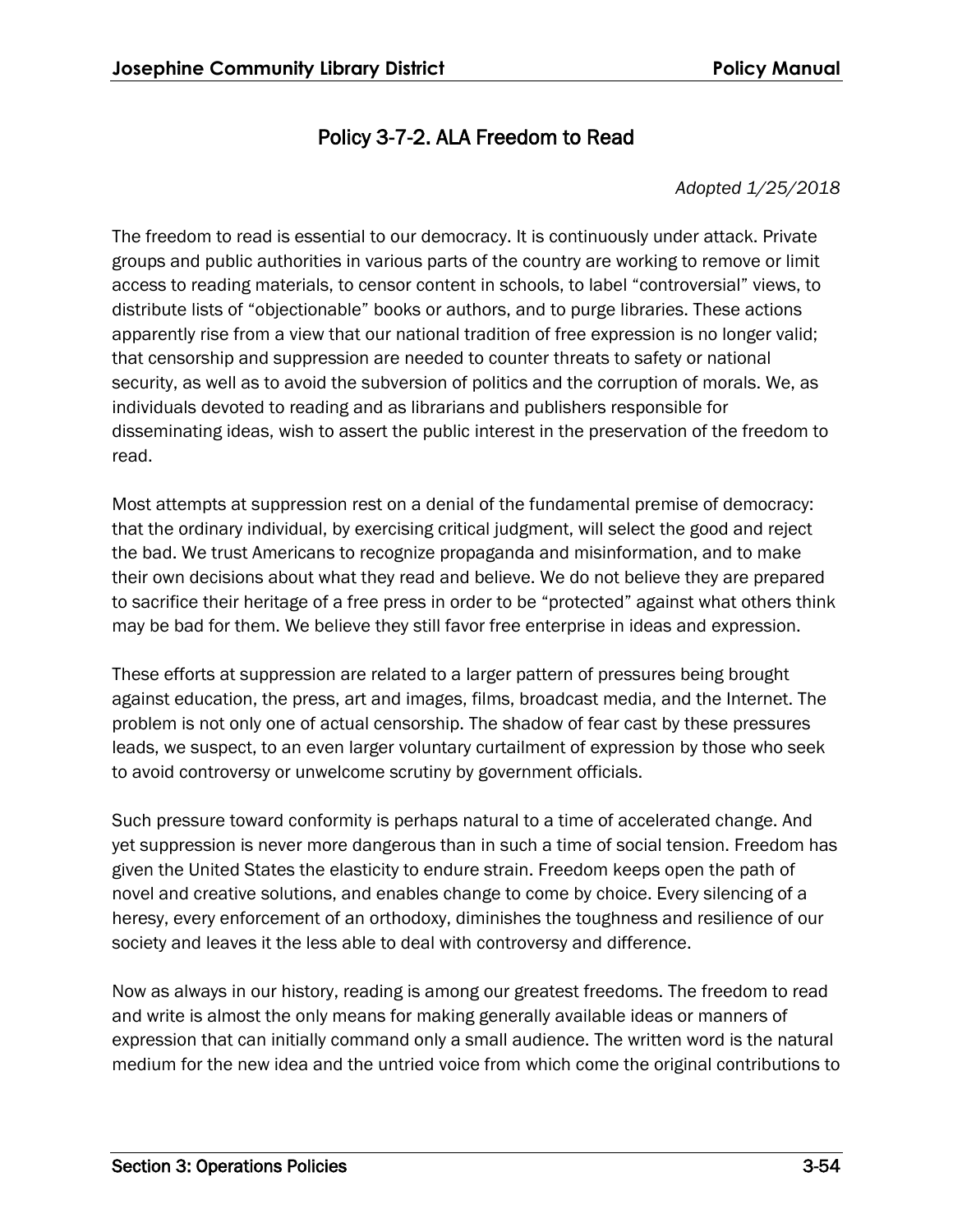social growth. It is essential to the extended discussion that serious thought requires, and to the accumulation of knowledge and ideas into organized collections.

We believe that free communication is essential to the preservation of a free society and a creative culture. We believe that these pressures toward conformity present the danger of limiting the range and variety of inquiry and expression on which our democracy and our culture depend. We believe that every American community must jealously guard the freedom to publish and to circulate, in order to preserve its own freedom to read. We believe that publishers and librarians have a profound responsibility to give validity to that freedom to read by making it possible for the readers to choose freely from a variety of offerings.

The freedom to read is guaranteed by the Constitution. Those with faith in free people will stand firm on these constitutional guarantees of essential rights and will exercise the responsibilities that accompany these rights.

We therefore affirm these propositions:

*1. It is in the public interest for publishers and librarians to make available the widest diversity of views and expressions, including those that are unorthodox, unpopular, or considered dangerous by the majority.*

Creative thought is by definition new, and what is new is different. The bearer of every new thought is a rebel until that idea is refined and tested. Totalitarian systems attempt to maintain themselves in power by the ruthless suppression of any concept that challenges the established orthodoxy. The power of a democratic system to adapt to change is vastly strengthened by the freedom of its citizens to choose widely from among conflicting opinions offered freely to them. To stifle every nonconformist idea at birth would mark the end of the democratic process. Furthermore, only through the constant activity of weighing and selecting can the democratic mind attain the strength demanded by times like these. We need to know not only what we believe but why we believe it.

*2. Publishers, librarians, and booksellers do not need to endorse every idea or presentation they make available. It would conflict with the public interest for them to establish their own political, moral, or aesthetic views as a standard for determining what should be published or circulated.*

Publishers and librarians serve the educational process by helping to make available knowledge and ideas required for the growth of the mind and the increase of learning. They do not foster education by imposing as mentors the patterns of their own thought. The people should have the freedom to read and consider a broader range of ideas than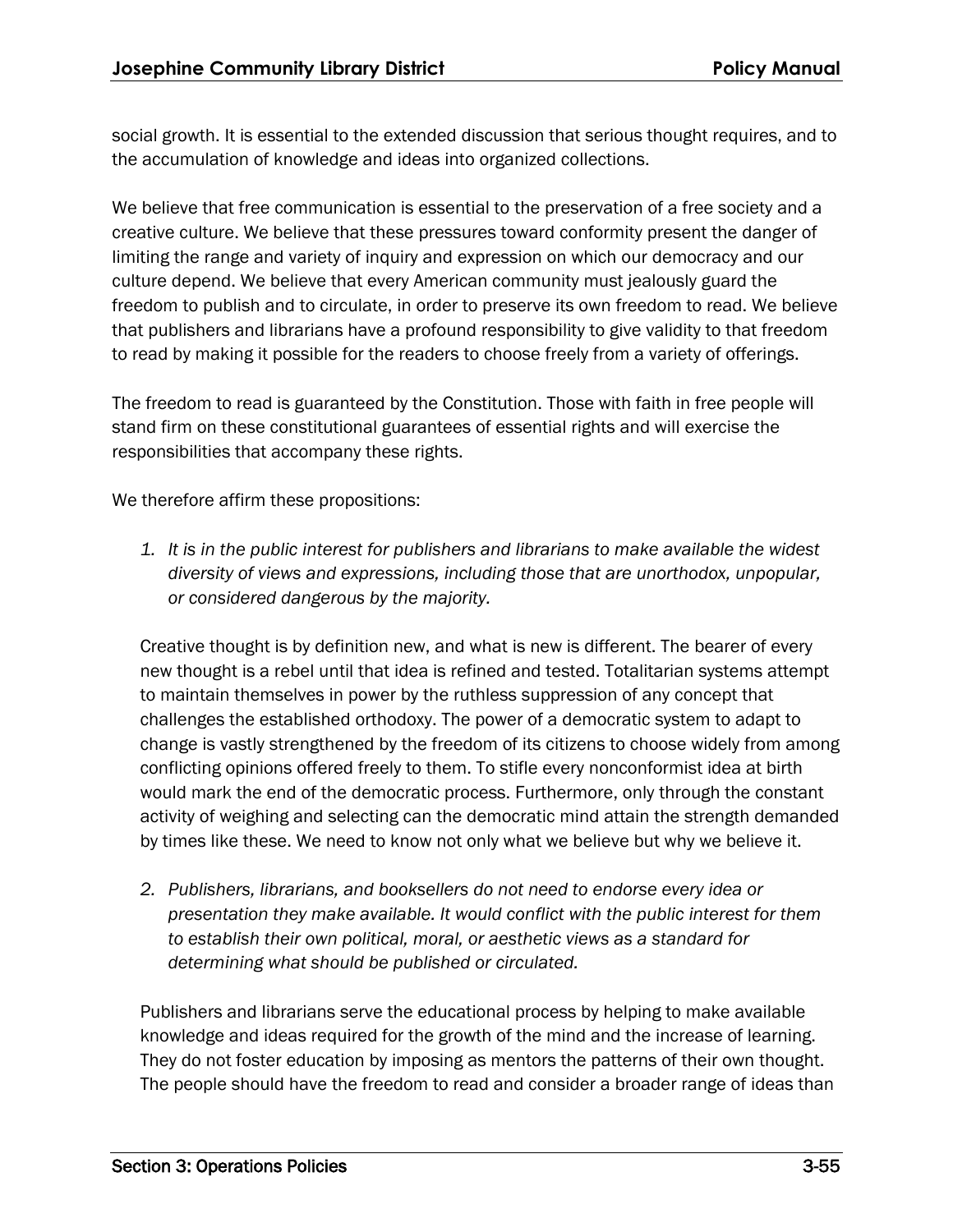those that may be held by any single librarian or publisher or government or church. It is wrong that what one can read should be confined to what another thinks proper.

*3. It is contrary to the public interest for publishers or librarians to bar access to writings on the basis of the personal history or political affiliations of the author.*

No art or literature can flourish if it is to be measured by the political views or private lives of its creators. No society of free people can flourish that draws up lists of writers to whom it will not listen, whatever they may have to say.

*4. There is no place in our society for efforts to coerce the taste of others, to confine adults to the reading matter deemed suitable for adolescents, or to inhibit the efforts of writers to achieve artistic expression.*

To some, much of modern expression is shocking. But is not much of life itself shocking? We cut off literature at the source if we prevent writers from dealing with the stuff of life. Parents and teachers have a responsibility to prepare the young to meet the diversity of experiences in life to which they will be exposed, as they have a responsibility to help them learn to think critically for themselves. These are affirmative responsibilities, not to be discharged simply by preventing them from reading works for which they are not yet prepared. In these matters values differ, and values cannot be legislated; nor can machinery be devised that will suit the demands of one group without limiting the freedom of others.

*5. It is not in the public interest to force a reader to accept the prejudgment of a label characterizing any expression or its author as subversive or dangerous.*

The ideal of labeling presupposes the existence of individuals or groups with wisdom to determine by authority what is good or bad for others. It presupposes that individuals must be directed in making up their minds about the ideas they examine. But Americans do not need others to do their thinking for them.

*6. It is the responsibility of publishers and librarians, as guardians of the people's freedom to read, to contest encroachments upon that freedom by individuals or groups seeking to impose their own standards or tastes upon the community at large; and by the government whenever it seeks to reduce or deny public access to public information.*

It is inevitable in the give and take of the democratic process that the political, the moral, or the aesthetic concepts of an individual or group will occasionally collide with those of